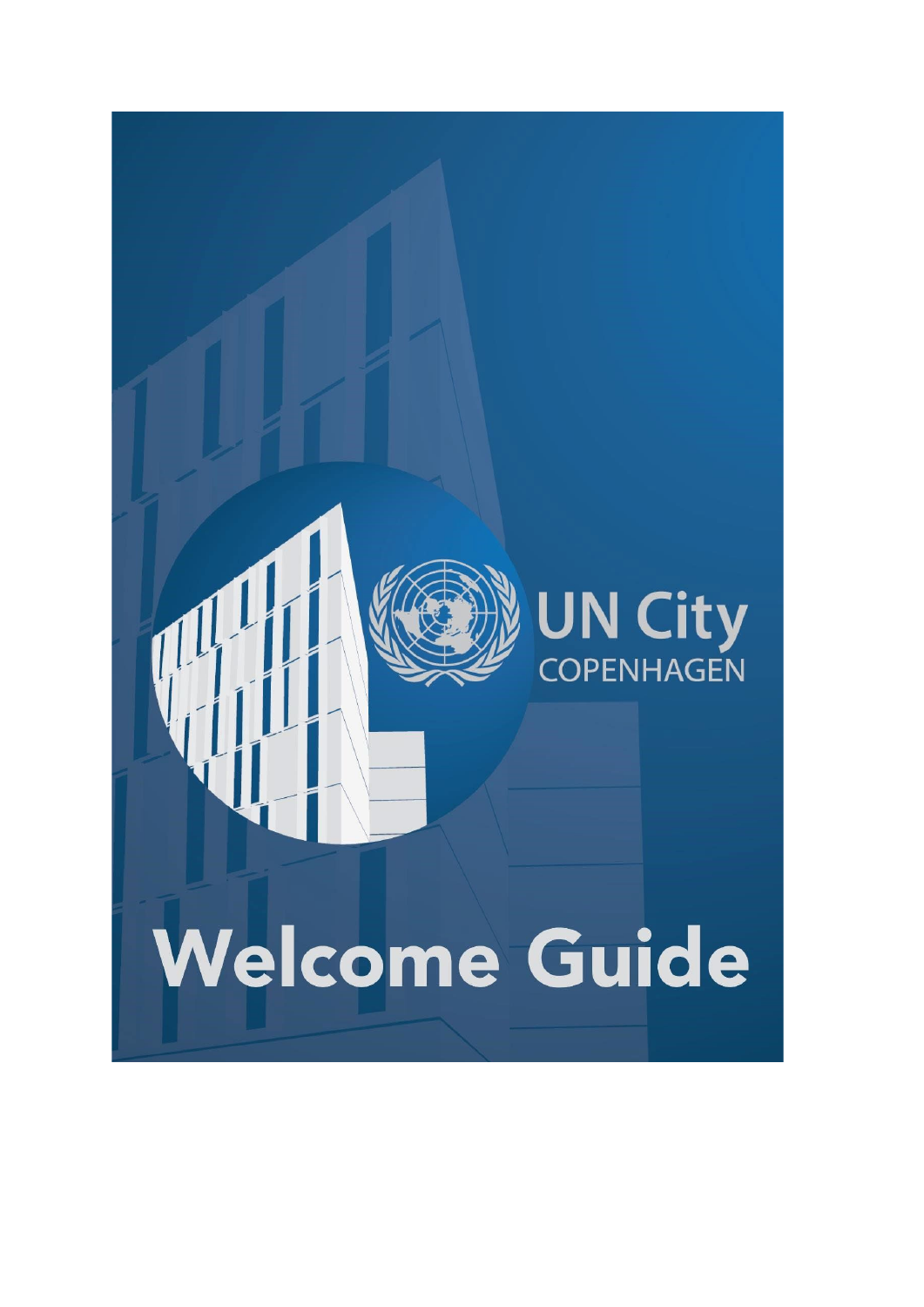# Contents

|  | 2.1  |  |  |
|--|------|--|--|
|  | 2.2  |  |  |
|  |      |  |  |
|  | 3.1. |  |  |
|  |      |  |  |
|  |      |  |  |
|  |      |  |  |
|  |      |  |  |
|  |      |  |  |
|  |      |  |  |
|  |      |  |  |
|  |      |  |  |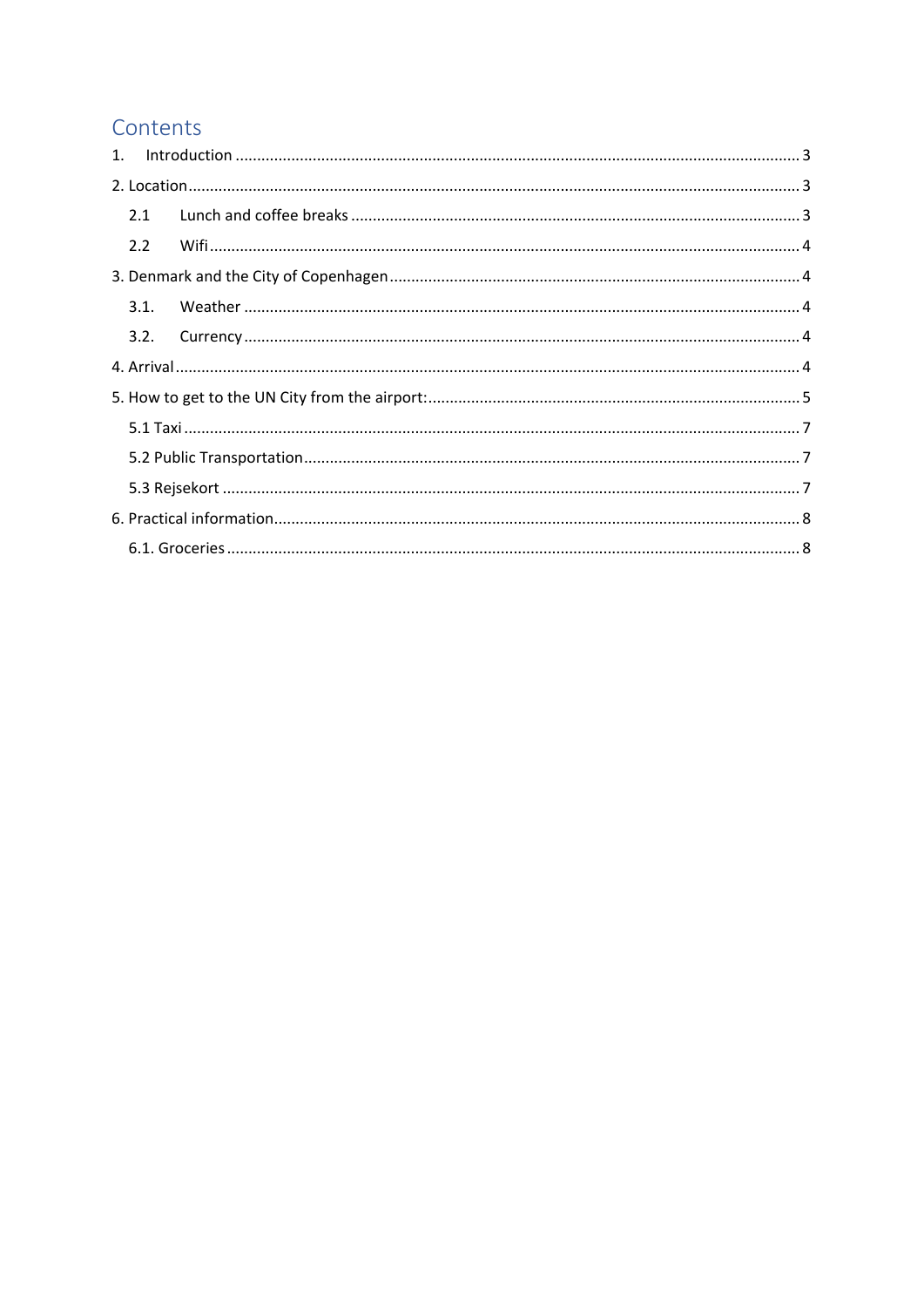# <span id="page-2-0"></span>**1. Introduction**

Warm welcome to UN City Copenhagen. Whether you are new to the UN City, Copenhagen or both we hope this welcome guide will help you to get you the best possible start.

UN City Copenhagen comprises of two campuses. Campus 1 on Marmormolen opened in July 2013 and today houses 11 UN entities with 1,500 staff members representing more than 100 different nationalities. Campus 2, with 400 staff members, is in the Free Port in the Northern Harbour of Copenhagen, housing UNICEF's state-of-the-art high bay warehouse. With a total storage capacity of 36,000 pallets, it is the largest non-food humanitarian warehouse in the world.

UN City Campus 1 is one of the most sustainable buildings of its kind in Scandinavia. It has received a Platinum LEED certificate and the European Commission's Green Building Award for New Buildings. The building has been designed to use at least 55 per cent less energy than an office building of similar size and thus contributes to the UN's mission of making operations more energy efficient.

The UN City building supports the reform efforts in the UN system, including the One UN approach, which supports a more coordinated, efficient and collaborative UN system. Gathering the organisations in the same building (Campus 1) not only saves the organisations money for administration and running costs, but also facilitates and enhances cross organisational learning and cooperation.

The 11 UN entities resident in UN City vary in size and mandate. We do however share a common agenda: to achieve the 17 Sustainable Development Goals by 2030. The Goals build on the Millennium Development Goals and outline a universal, integrated and transformative vision for a better world, where no-one is left behind.

# <span id="page-2-1"></span>**2. Location**

The UN City, Campus 1, is located at one of Copenhagen's newest harbour side developments and is just a 30-minute walk from the city centre. We are only minutes away from the Copenhagen's main public transport system with bus 26 located approximately 10 minutes away from the office and Nordhavn train station and metro station located approximately 800m from the office. Our address is, Marmorvej 51, 2100 Copenhagen Ø.

## <span id="page-2-2"></span>2.1 Lunch and coffee breaks

UN City canteen, located on the ground floor of UN City, is open Monday to Friday and offers lunch between 11:30–13:30. The menu changes daily. You can pay with card or with your security ID card that can be preloaded. There is also a café, United Beans, which is open from 8.00-16.00 as well as a Deli shop which is usually open from 10.30-17.30.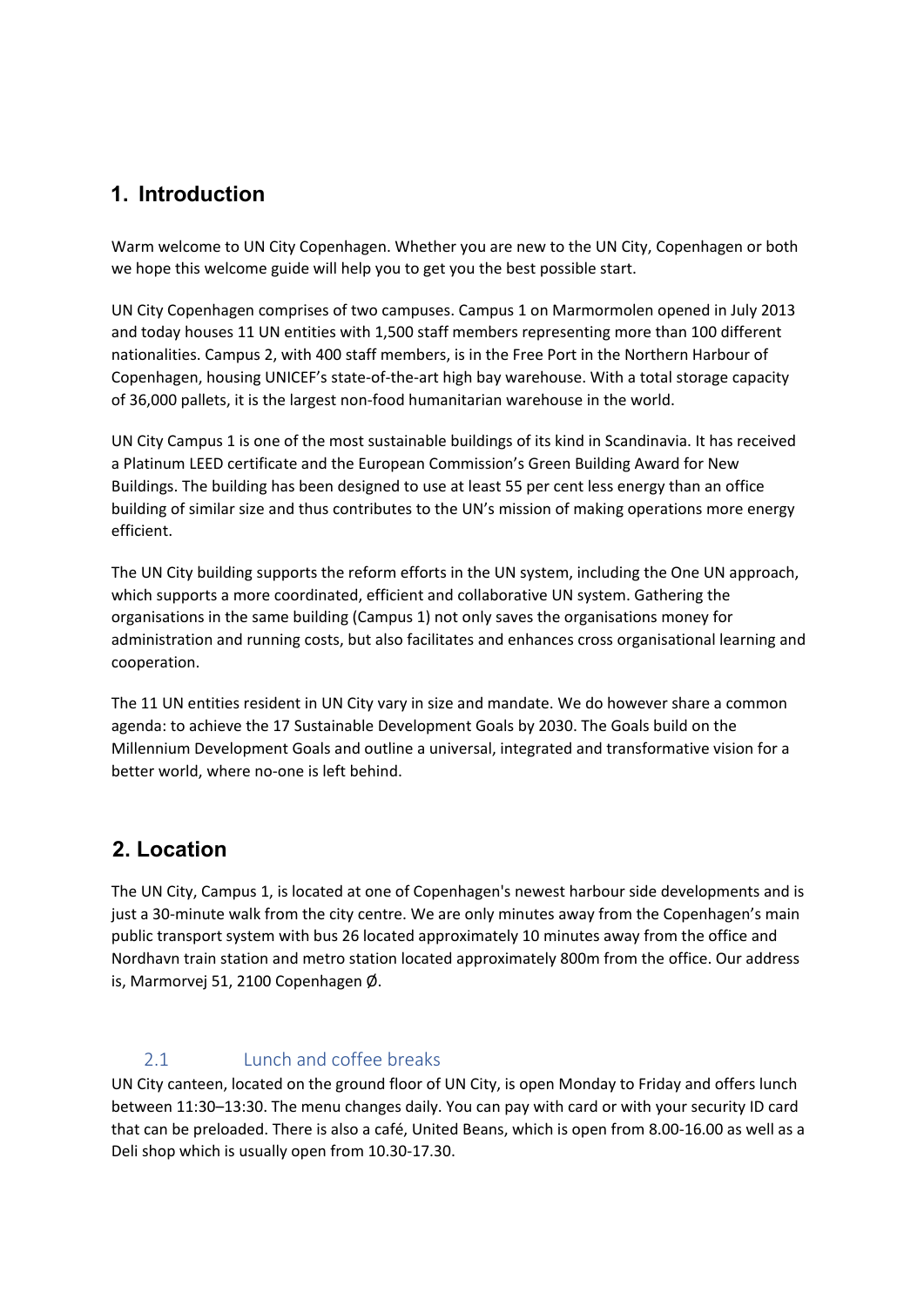### <span id="page-3-0"></span>2.2 Wifi

• **UN-City-Guest:** This is the network for visitors. When this network is chosen, the user is automatically prompted to enter login details when opening an internet browser. Username: **guest** Password: **uncity2013**

# <span id="page-3-1"></span>**3. Denmark and the City of Copenhagen**

## <span id="page-3-2"></span>3.1. Weather

Because of Denmark's northern location in Europe, the number of daylight hours varies significantly. During winter, the sun rises at about 08:00 and sets at about 15:30, whereas in summer the sun rises at about 03:30 and sets as late as 23:00.

Denmark is located in a temperate climate zone with four seasons. Average daytime temperatures range from 2 °C (35.6 °F) in January to 20 °C (68 °F) in August. The average wind speed is 7.6 m/s, which explains why Denmark is one of the world's largest exporters of wind turbines. Rainy days are likely all year round, while snowfall happens once in a while during winter. You can check the weather forecast before your arrival and during your stay in Denmark at any time on the Danish Meteorological Institute's [\(https://www.dmi.dk/\)](https://www.dmi.dk/) website. This website [\(https://www.gaisma.com/en/location/kobenhavn.html\)](https://www.gaisma.com/en/location/kobenhavn.html) contains additional year round weather information.

## <span id="page-3-3"></span>3.2. Currency

The Danish currency is the krone (DKK). 1 krone = 100 øre. Exchange rates for April 2022 are approximately:

- 100 EUR = 743 DKK 100 USD = 684 DKK
- $100$  GBP = 889 DKK

[Click here](http://www.oanda.com/currency/converter/) for an online currency converter. For exact daily exchange rates from DKK to other currencies, consult th[e Danish central bank rates.](http://www.nationalbanken.dk/en/Pages/default.aspx) 

## <span id="page-3-4"></span>**4. Arrival**

Kastrup Airport is the main Danish International Airport serving Copenhagen. It is located on the island of Amager, 11km away from Copenhagen City Centre.

From the airport you can get to the city centre via different transportation options:

**Train** – the airport train station is located underneath Terminal 3 - Arrivals Hall. The station is served by the Øresunds train service which takes you to Copenhagen central station, departing from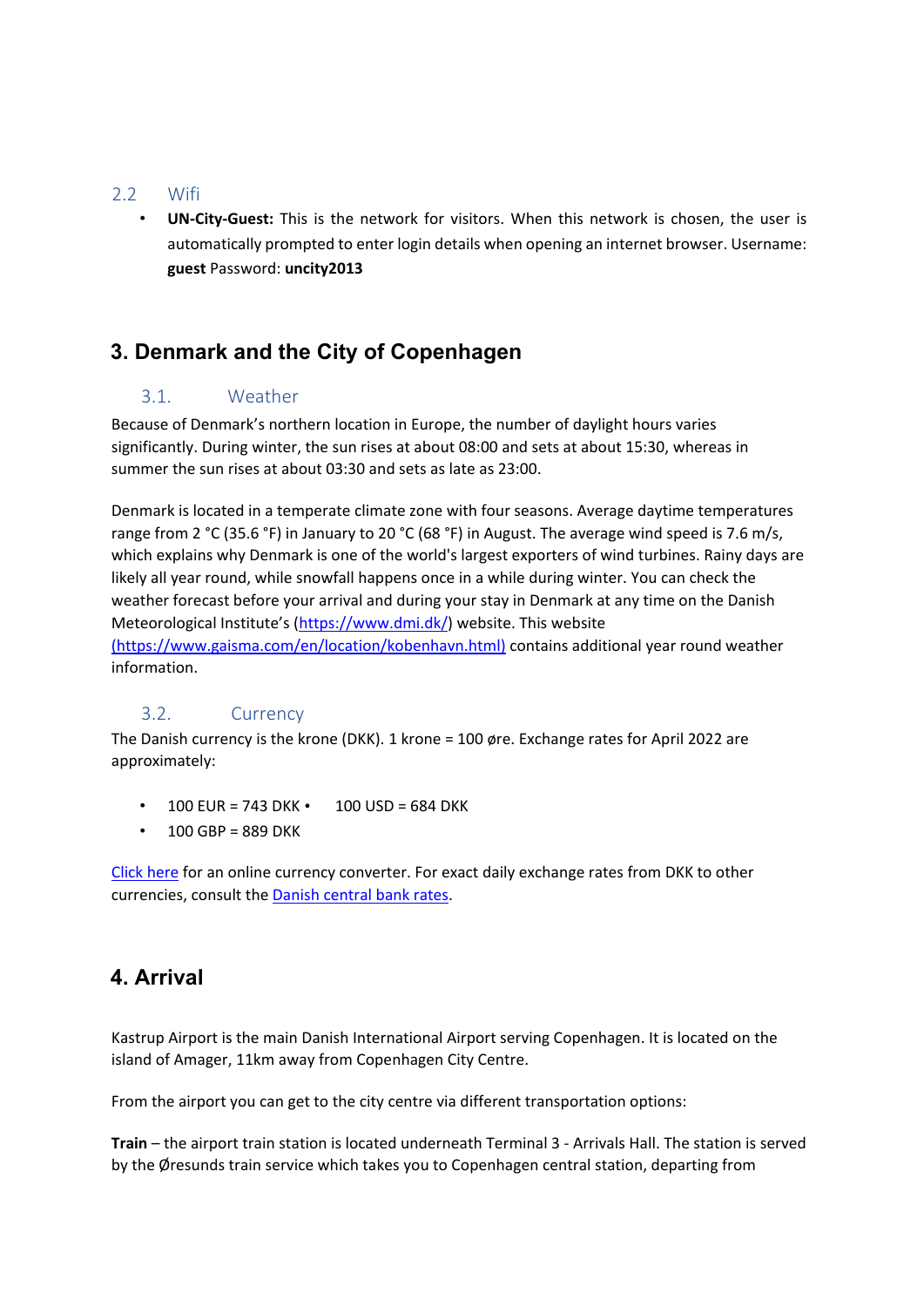platform 2. You will need to buy a ticket before boarding a train as no tickets are sold on board. The trip will take approximately 15 minutes.

**Metro** – Line M2 of the Copenhagen Metro links the airport with the city centre. The Metro station is one floor above the Terminal 3 - Arrivals Hall. The trip will take approximately 15 minutes.

**Bus** – Movia bus 5A will take you from the airport to the city centre. You will need to buy a ticket before entering the bus or from the driver as soon as you enter the bus. The trip will take approximately 30 minutes.

**Taxi** – Taxis can pick up passengers outside Terminal 3. You can pay either with credit card or cash, in Danish Krone. Any other currency is not accepted. A taxi from the airport to the city centre will cost approximately 280DKK and will take approximately 20/30 minutes.

DSB, the national Danish train operator, has a ticket office at Terminal 3 - Arrivals Hall. From there you can buy tickets for train, metro and bus. It is open every day from 6.30am to 10.30pm.

An information desk is located on the left-hand side of the Arrivals hall. You can get Copenhagen maps and more information regarding the public transportation there.

Via the link<https://www.cph.dk/en/> you will find more information regarding services and facilities at Copenhagen Airport.

Links for public transportation:

<http://www.moviatrafik.dk/dinrejse/Tourist/English-tourist/Pages/English-tourist.aspx> [\(](http://www.moviatrafik.dk/dinrejse/Tourist/English-tourist/Pages/English-tourist.aspx)Danish & English)<http://www.dsb.dk/om-dsb/in-english/> [\(](http://www.dsb.dk/om-dsb/in-english/)Danish

& English)

## <span id="page-4-0"></span>**5. How to get to the UN City from the airport:**

Follow Metro signs in the Airport. Take the M2 to Nørreport Train Station. Transfer to an S-Tog (The red trains) and take line A, B, C, or E. From Nørreport its two train stops to Nordhavn Station. Take the stairs down to get out of the station. Turn left, after a walk of 30m turn left again into a small tunnel. Once you get out of the tunnel, cross the street and keep walking straight until you reach the UN City on your left side.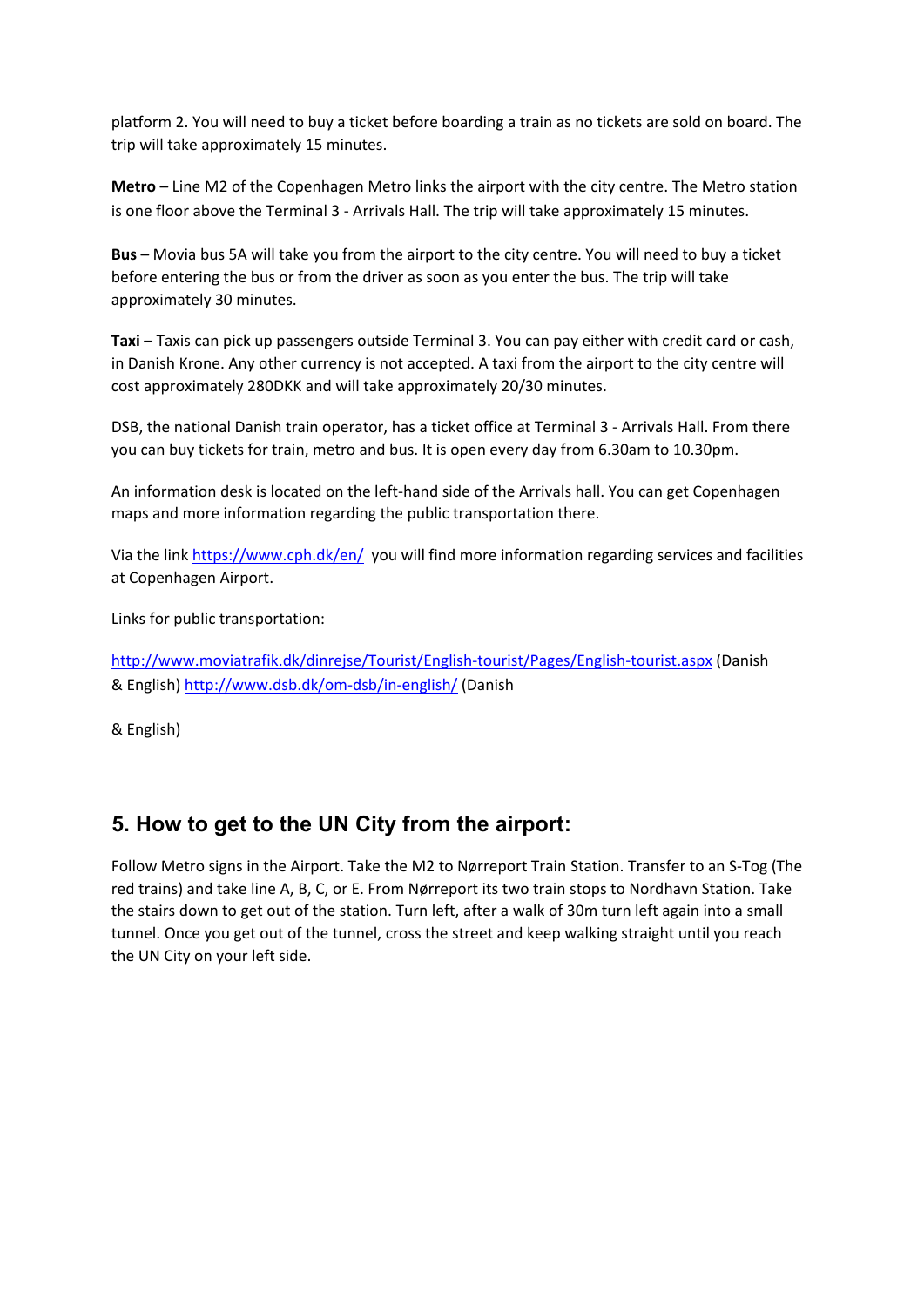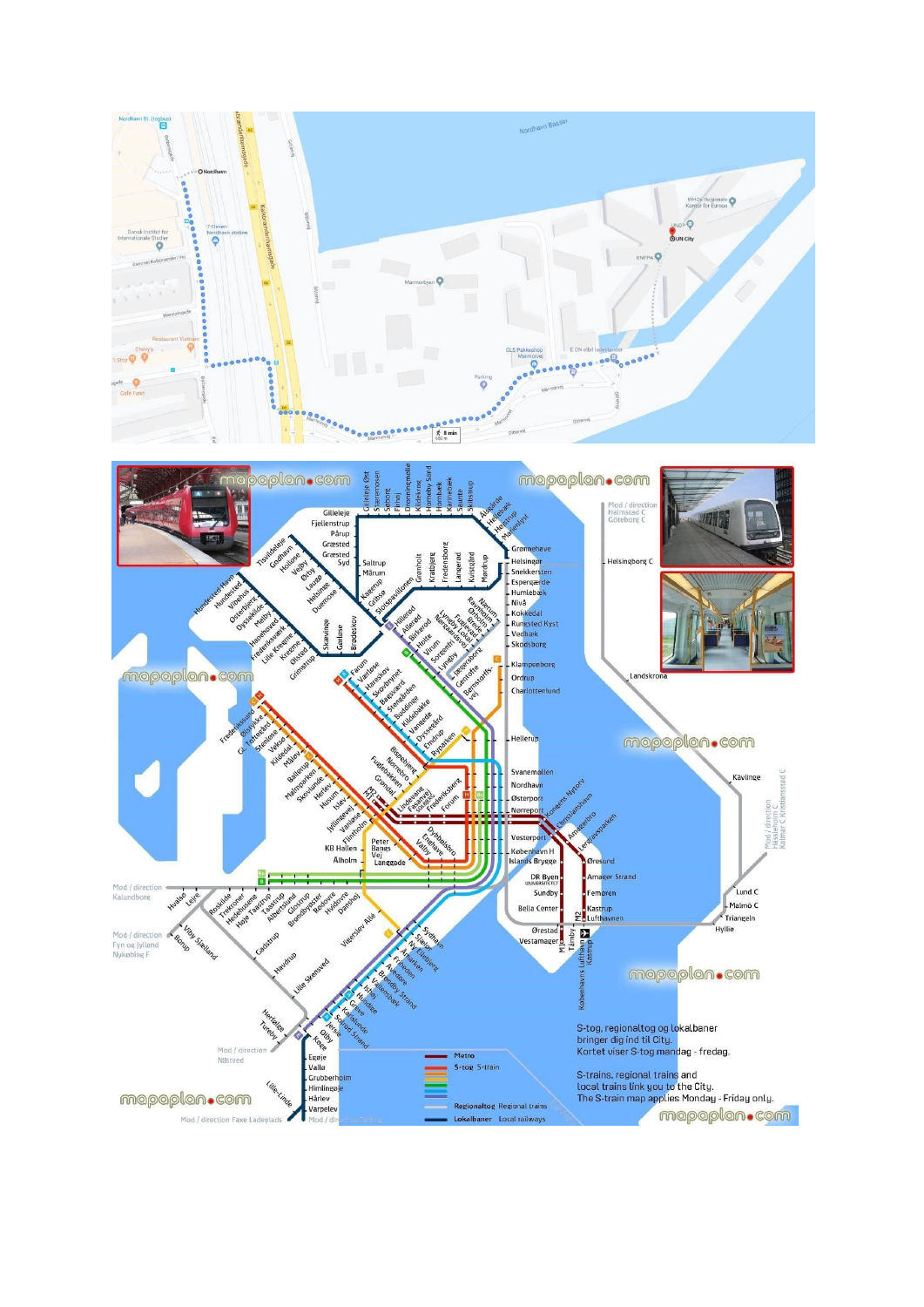### 5.1 Taxi

<span id="page-6-0"></span>All the taxis in Copenhagen are mostly modern vehicles which are licensed and equipped with meters. They can be hired on the street or you can call by phone. If the light on the top of the taxi is turned on, it is available. Tips are not expected as the fares already include a service charge. You can pay either with credit card or cash, in Danish Krone. Any other currency is not accepted.

Telephone numbers of Taxi Companies:

- Amager-Øbro Taxi (Central Copenhagen) 32 51 51 51
- Codan Taxi (Central Copenhagen) 70 25 25 25
- Taxa 4x35 (Central Copenhagen) 35 35 35 35
- TaxaMotor A/S (Central Copenhagen) 38 10 10 10
- Taxinord (Northern Suburbs) 48 48 48 48
- Vest-Taxa (Western Suburbs) 43 45 45 45

### 5.2 Public Transportation

<span id="page-6-1"></span>Denmark has one of the most efficient and reliable public transportation infrastructures in the world. The Greater Copenhagen area is divided into zones. Travelling through these zones can be combined using metro, bus and train as long the ticket is valid. At the stations and bus stops you can find maps that will show you the different zones. Even if you travel only within one zone, the minimum charge is for two zones.

You can buy your ticket at the station's ticket office or from the automatic machines inside the station. Passengers not holding a valid ticket will be fined 750DKK.

### <span id="page-6-2"></span>5.3 Rejsekort

The "Rejsekort" is an electronic card that is valid in all trains, buses and metro. With the "rejsekort" you do not need to buy a ticket and count zones. The card must be checked in at a card reader at the start and the end of each journey, and the system will automatically calculate the price of the journey; failure to do so will result in a fine.

For more information contact the Copenhagen Central Station ticket office or consult this website: [https://www.rejsekort.dk/?sc\\_lang=en](https://www.rejsekort.dk/?sc_lang=en) (Danish and English)

If you are travelling regularly or daily between the same two stations, you can choose to purchase a monthly card. For more information, contact one of the station ticket offices directly. The links below will lead you to more information regarding public transportation and city maps:

<https://dinoffentligetransport.dk/tourist/> (Danish & English)<http://www.dsb.dk/om-dsb/in-english/>

#### (Danish & English)

[https://www.rejseplanen.dk/webapp/index.html?language=en\\_EN](https://www.rejseplanen.dk/webapp/index.html?language=en_EN) [\(](https://www.rejseplanen.dk/webapp/index.html?language=en_EN)Danish and English); You can also install the app Rejseplanen on your phone.